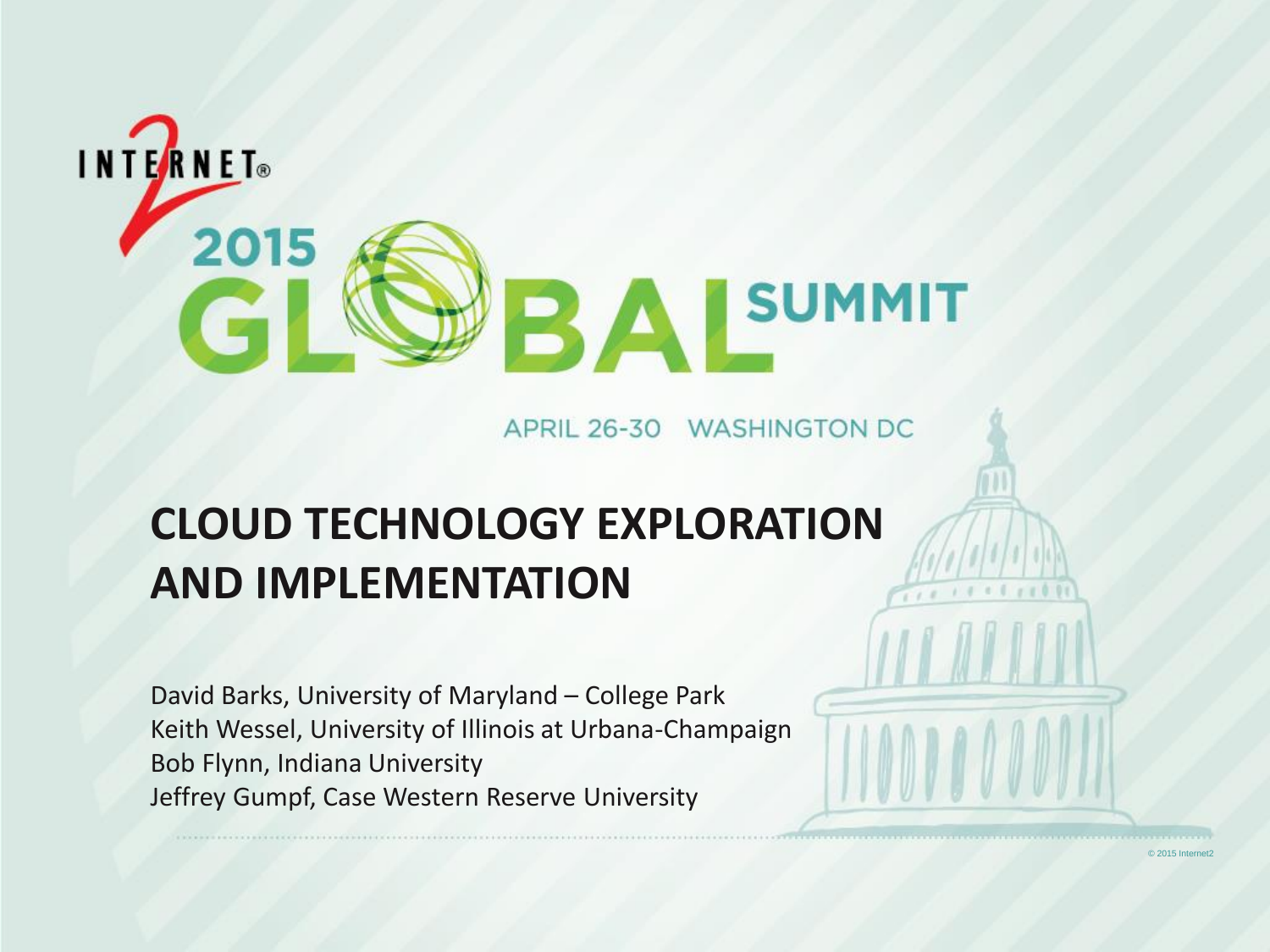## What's Driving Us Into The Cloud?

- Hint: it's not (mostly) about saving money
- Speed of innovation
- Responding to elasticity of demand
- Taking advantage of scale geographic redundancy, backups, etc.



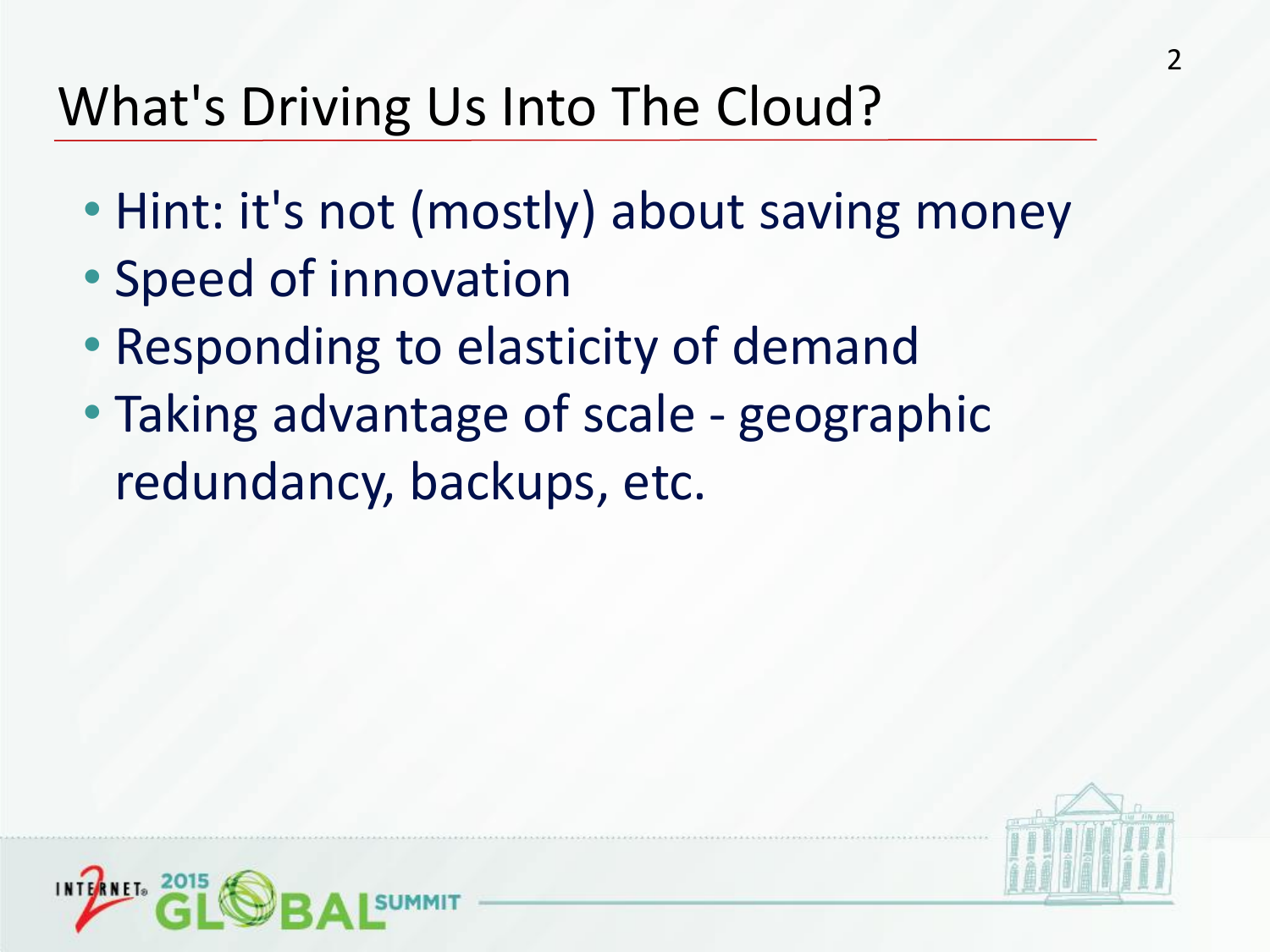# Challenges of the Cloud

- Hint: Integration is not first on the list
- Contract language (FERPA, HIPAA, intellectual property)
- Billing and price aggregation across distributed units
- THEN integration. Don't tell me it's complicated to do it right. Tell me how to get started quickly and simply, even if we don't get all the bells and whistles.



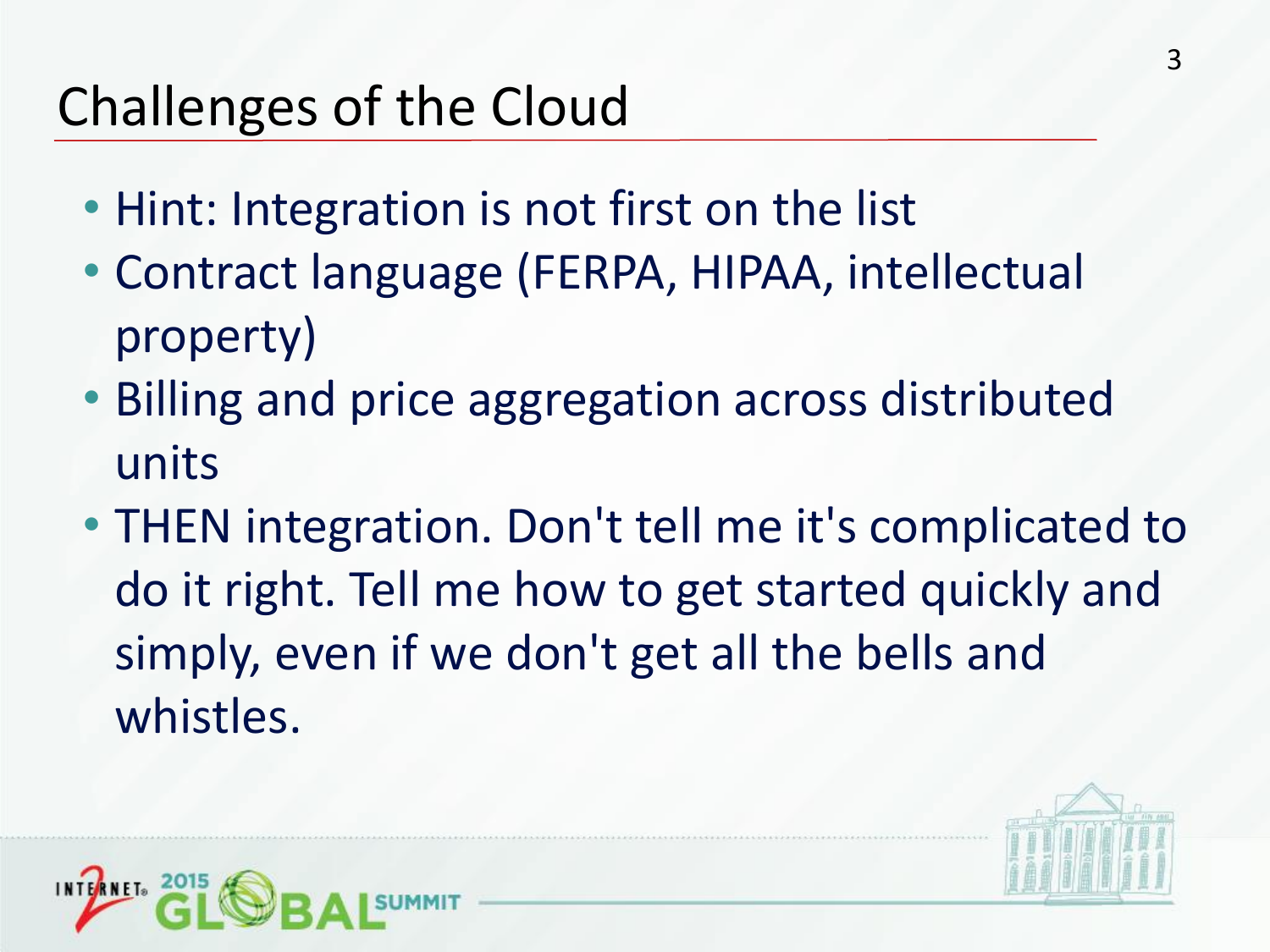# Differences from Local Deployment

- Provisioning / Deprovisioning
- Policy Alignment
- User Support
- Loss of control: both financially and technically
- Vendor models cater to corporate/enterprise norms, not university technical models



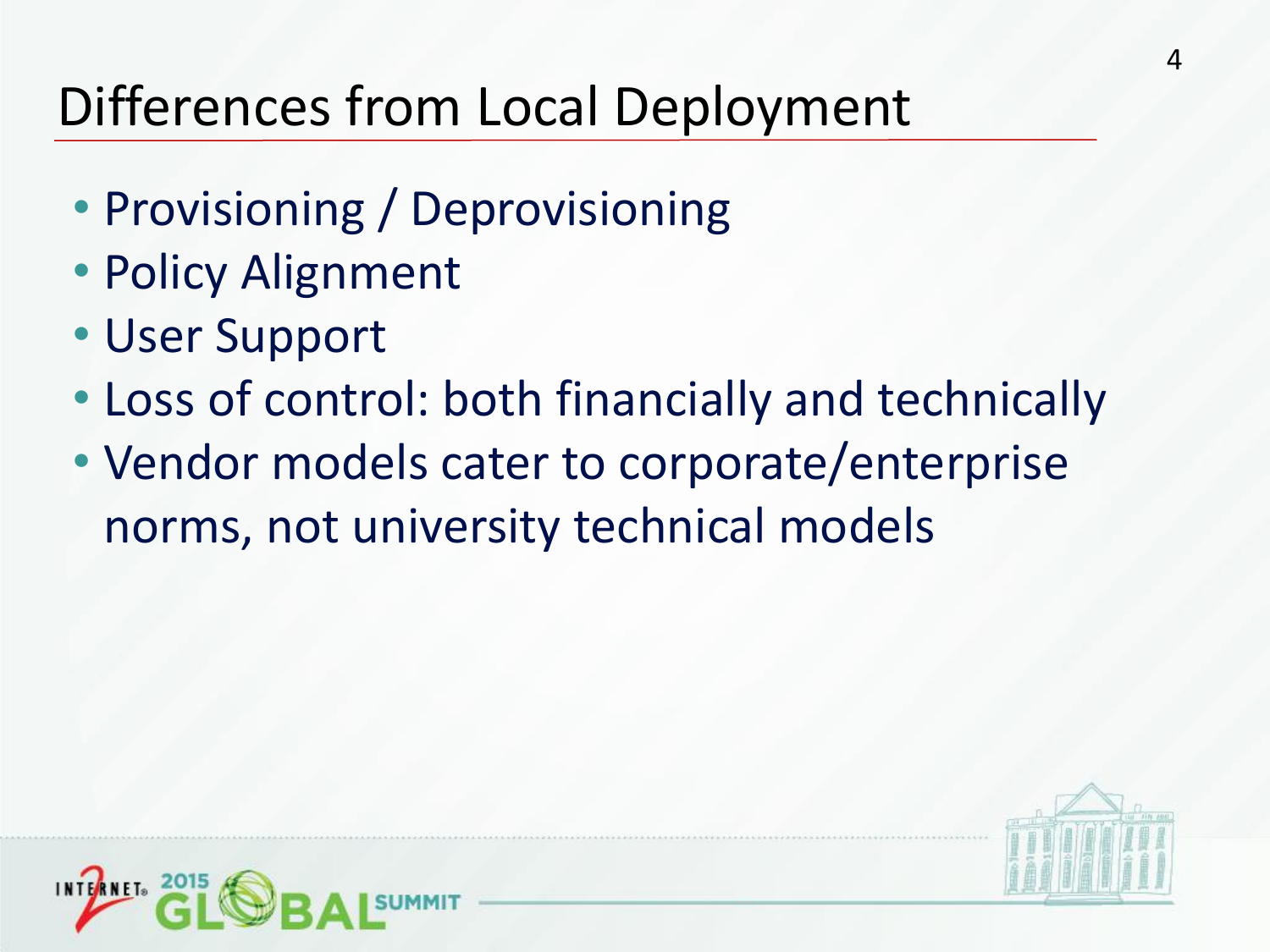### What is the Cookbook?

- Best practices and recommendations for implementing federated services for campuses and cloud service operators
- Recipes that save resources
- Well-developed and tested from some of the most experienced kitchens



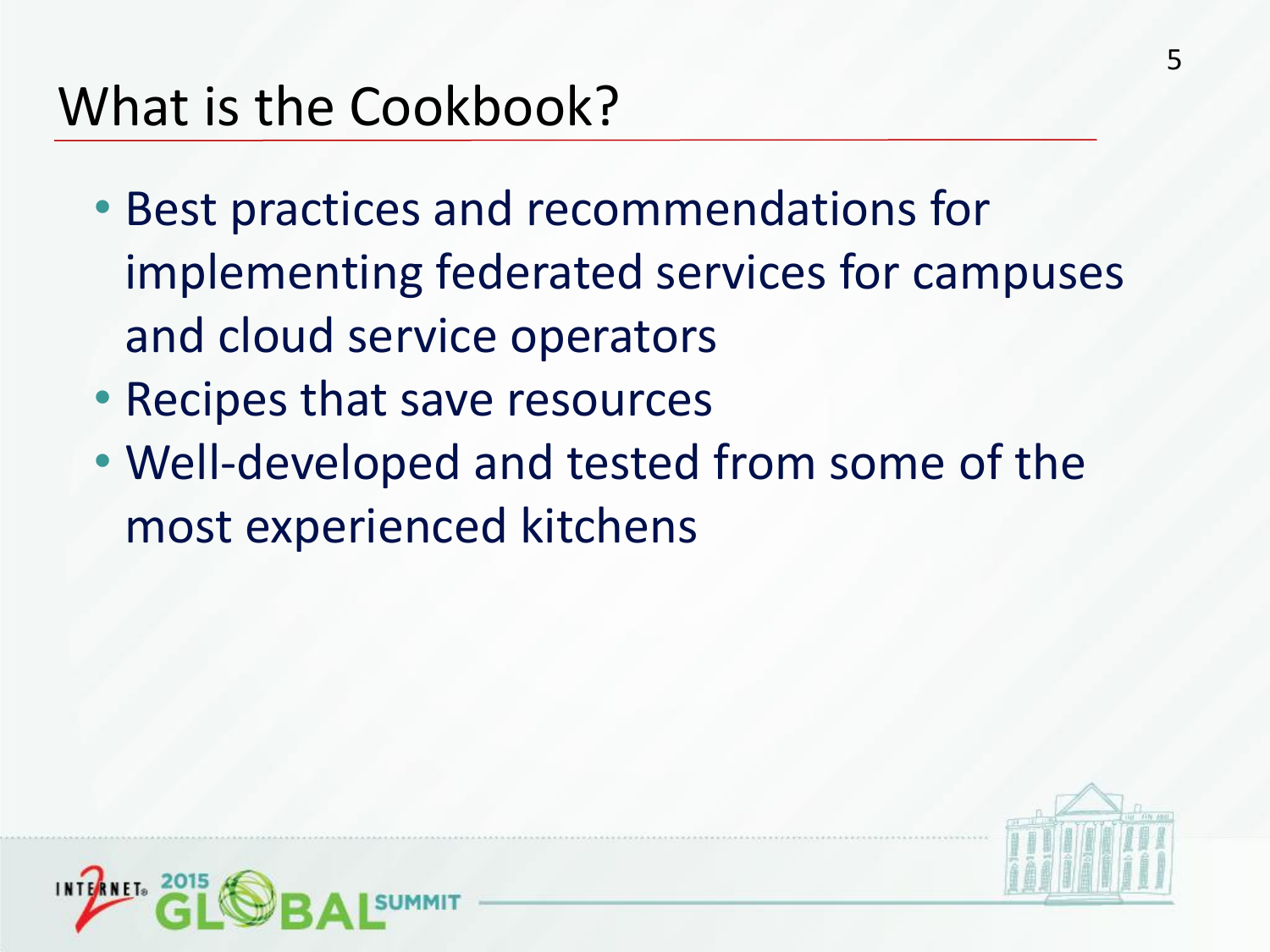# Who is the CIC?

- Committee on Institutional Cooperation
- Collaborative effort between the Big Ten schools and the University of Chicago
- The CIC's size, technical breadth, and collaborative environment gives broad input and insight to this project.
- In the CIC, even a "small" federated service can be used by hundreds or thousands of users. Increased scale makes following best practices even more important.



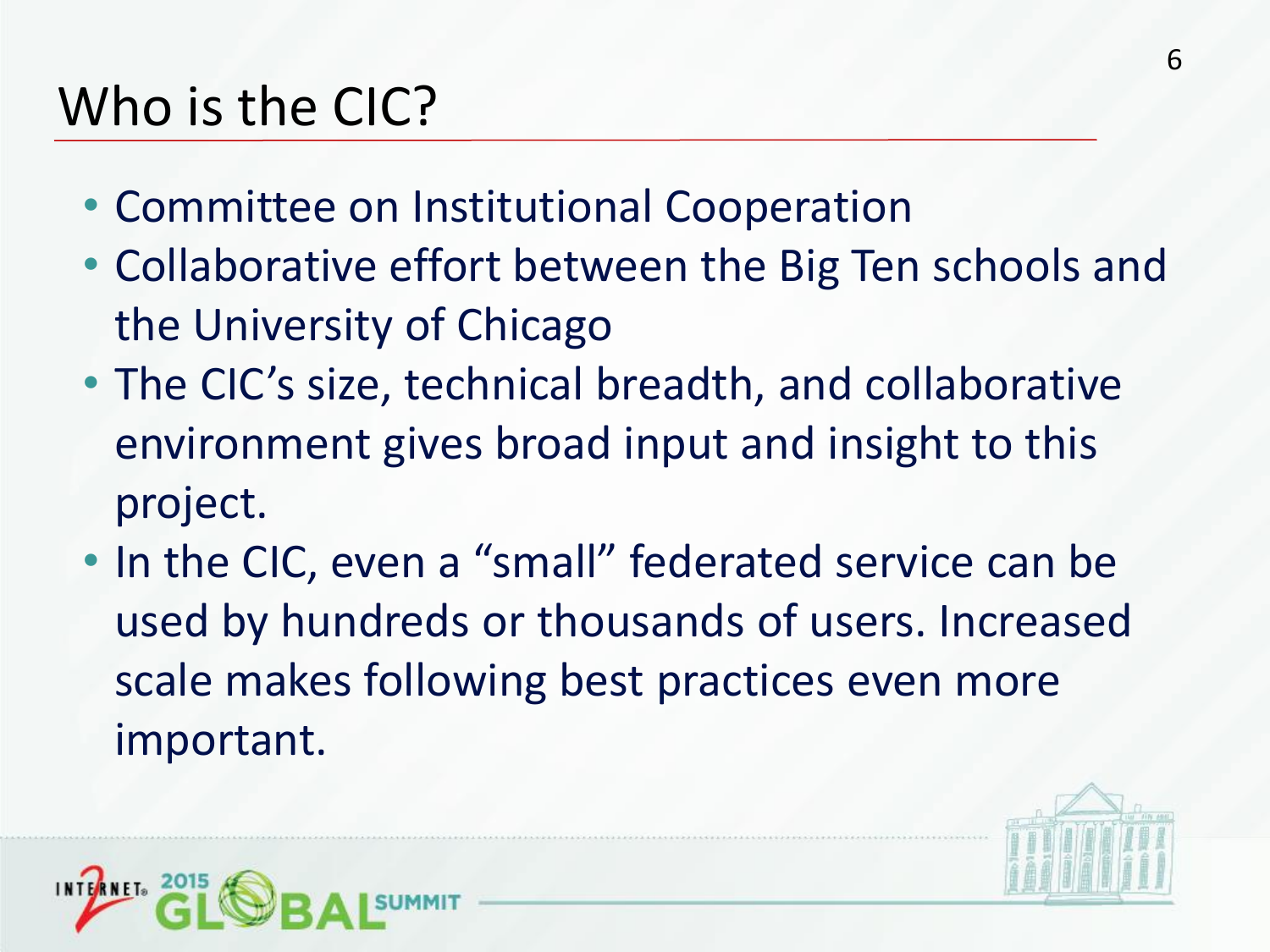## Topics in the cookbook

- Determining who our users are and what they're allowed to do
- Working within the federation
- Sharing the burden
- User experience
- Policy and Compliance
- Additional Content
	- –Higher Ed. IdM Landscape
	- –Case Studies
	- –Sample RFP language



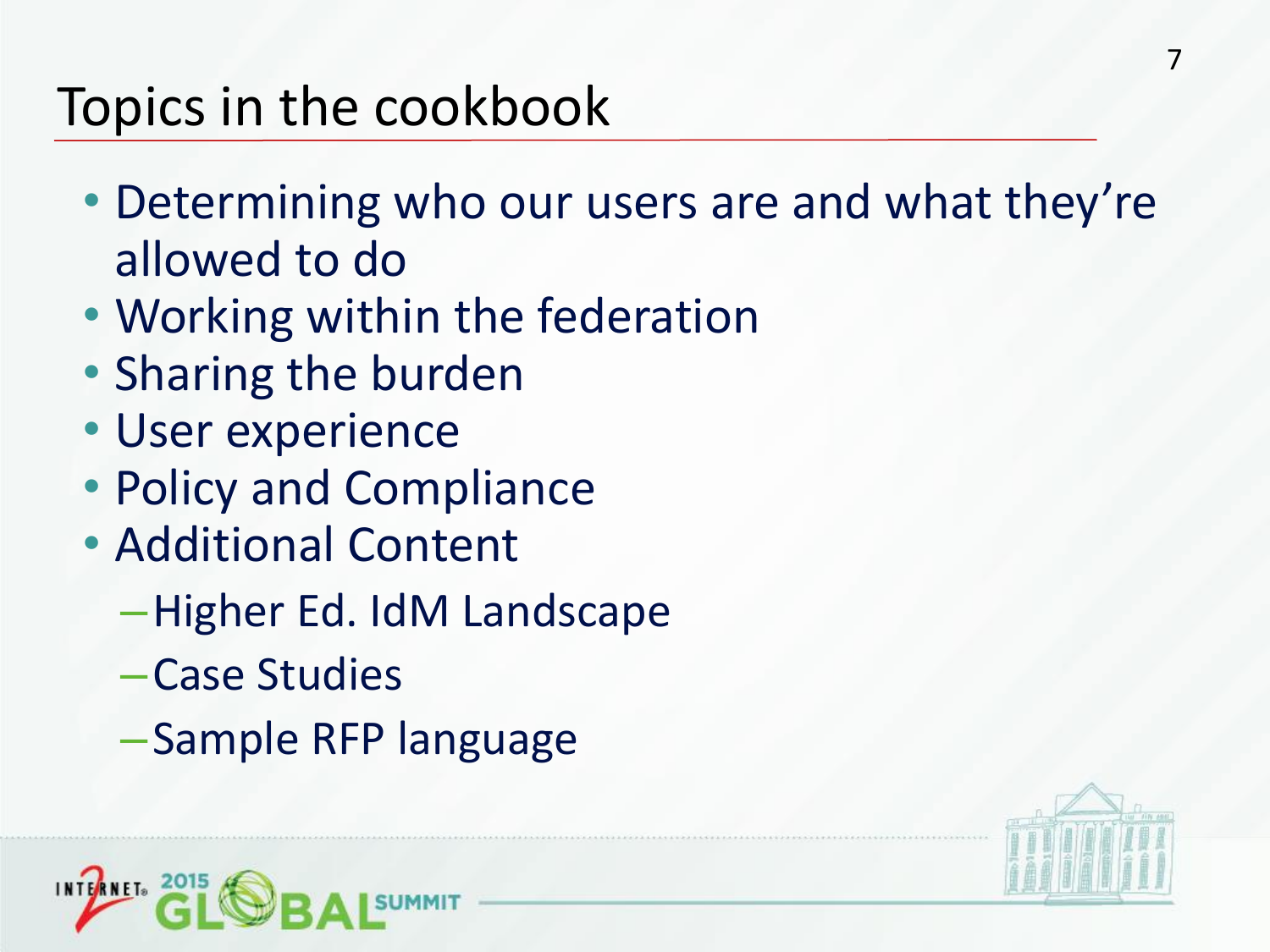## A guide for every kitchen

- Four distinct guides for different audiences
- Vendor guide
- Developer guide
- Campus deployer guide
- IDP operator guide
- A list of recipes relevant to each group with links to the main document



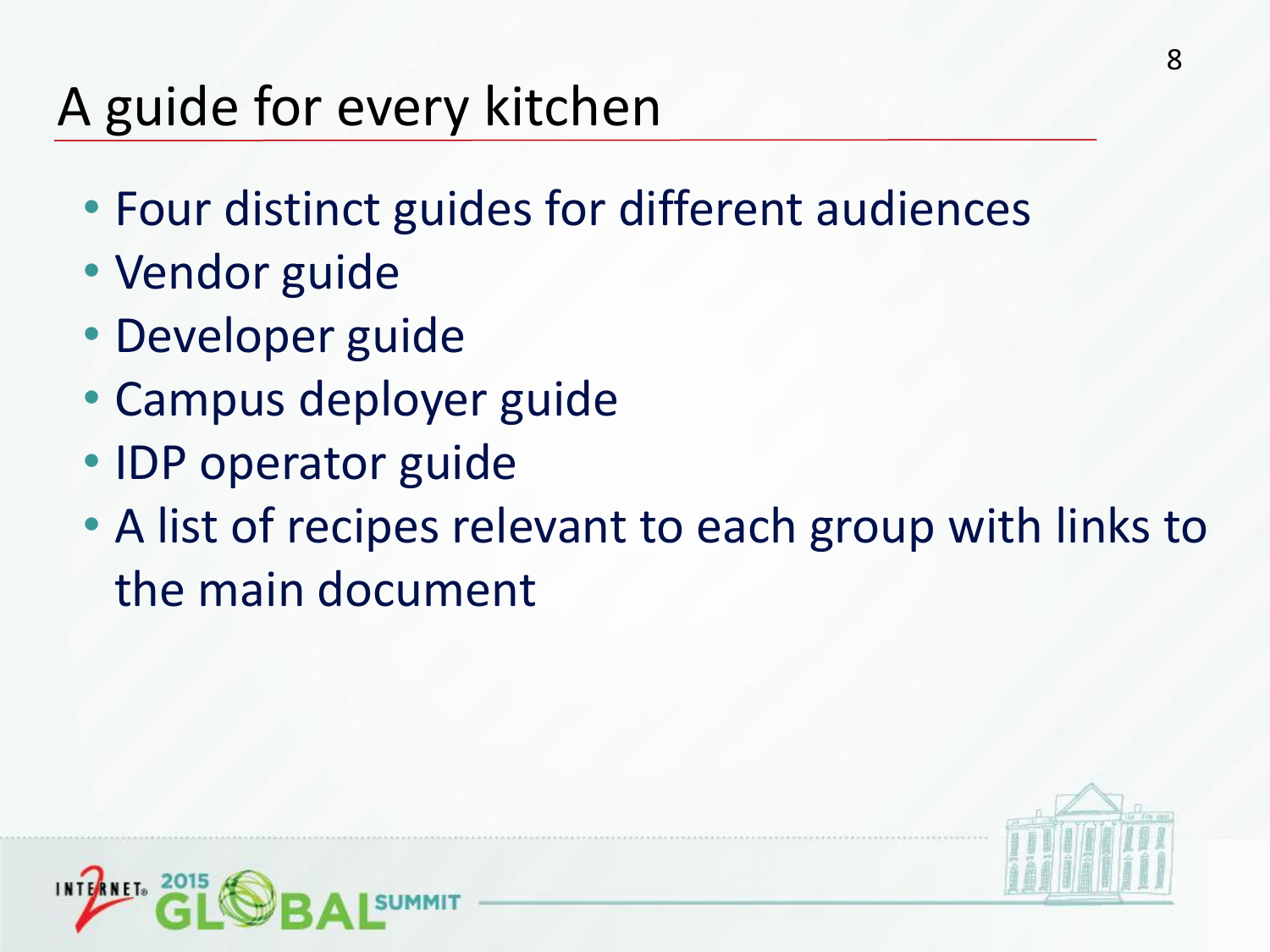#### Challenges: Network IDs and Email Addresses

CONSIDER the relationship between ePPN and mail.

*Campus*: DO socialize the use of organizational email addresses.

*Campus*: DO make eduPersonPrincipalName useful.

*Vendor*: DO be cautious about using mail as a unique identifier.

*Vendor*: DO use appropriate attributes for friendly names.



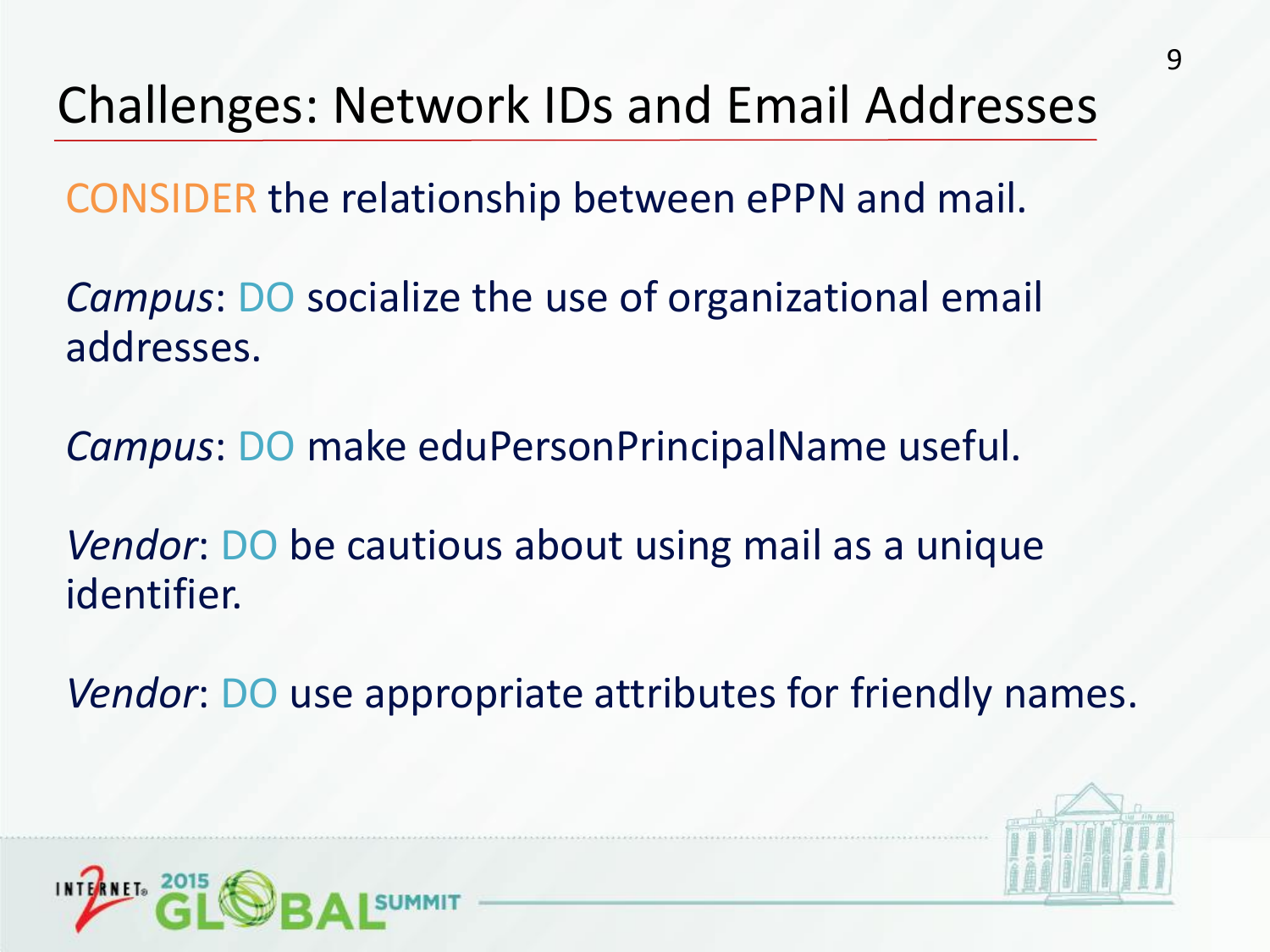DO register SAML metadata with the InCommon federation.

*Campus*: DO define a process for maintaining SAML Service Provider metadata.

DO understand your partners' limitations.



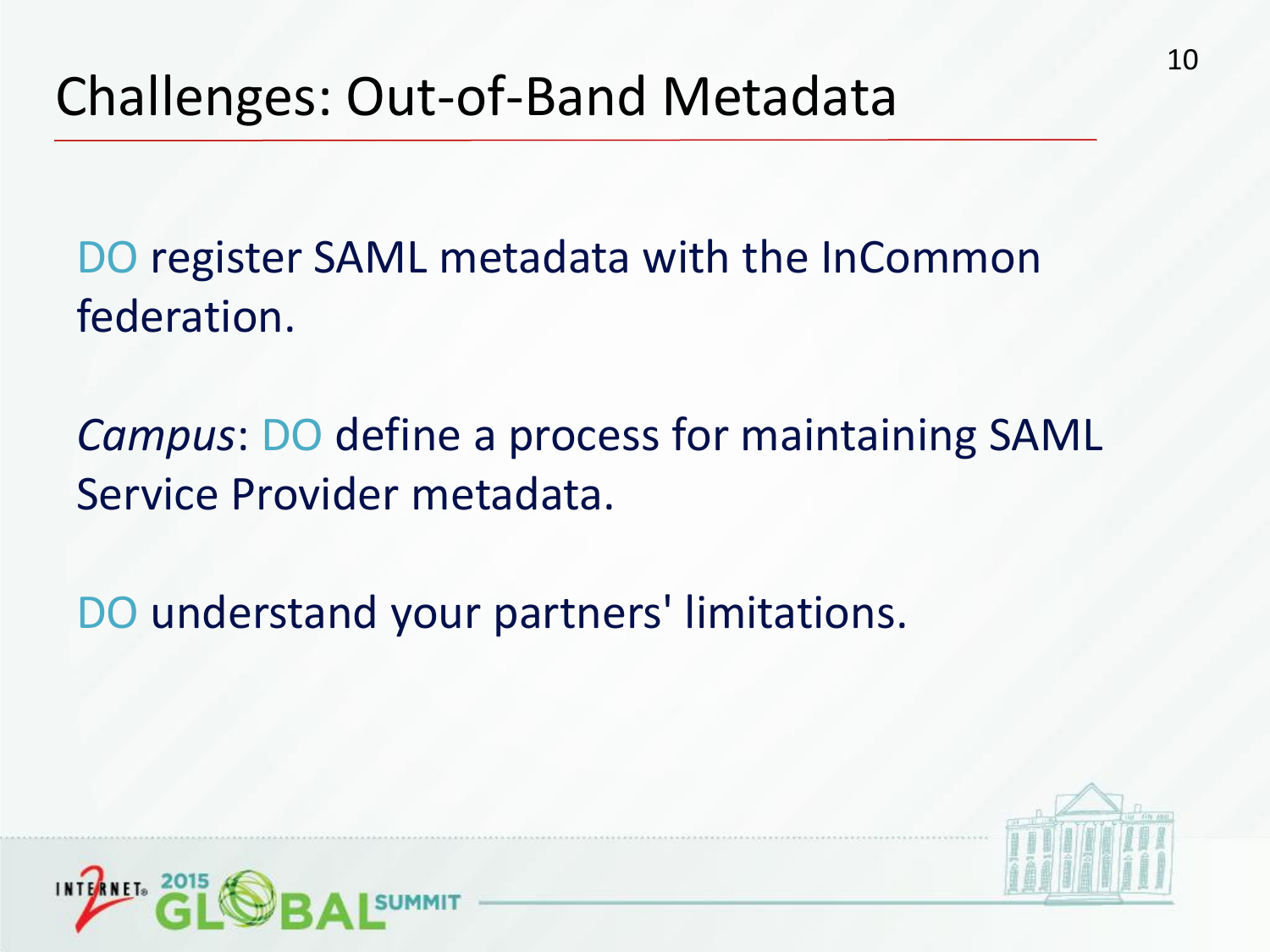#### *Campus*: DON'T expect robust de-provisioning support.





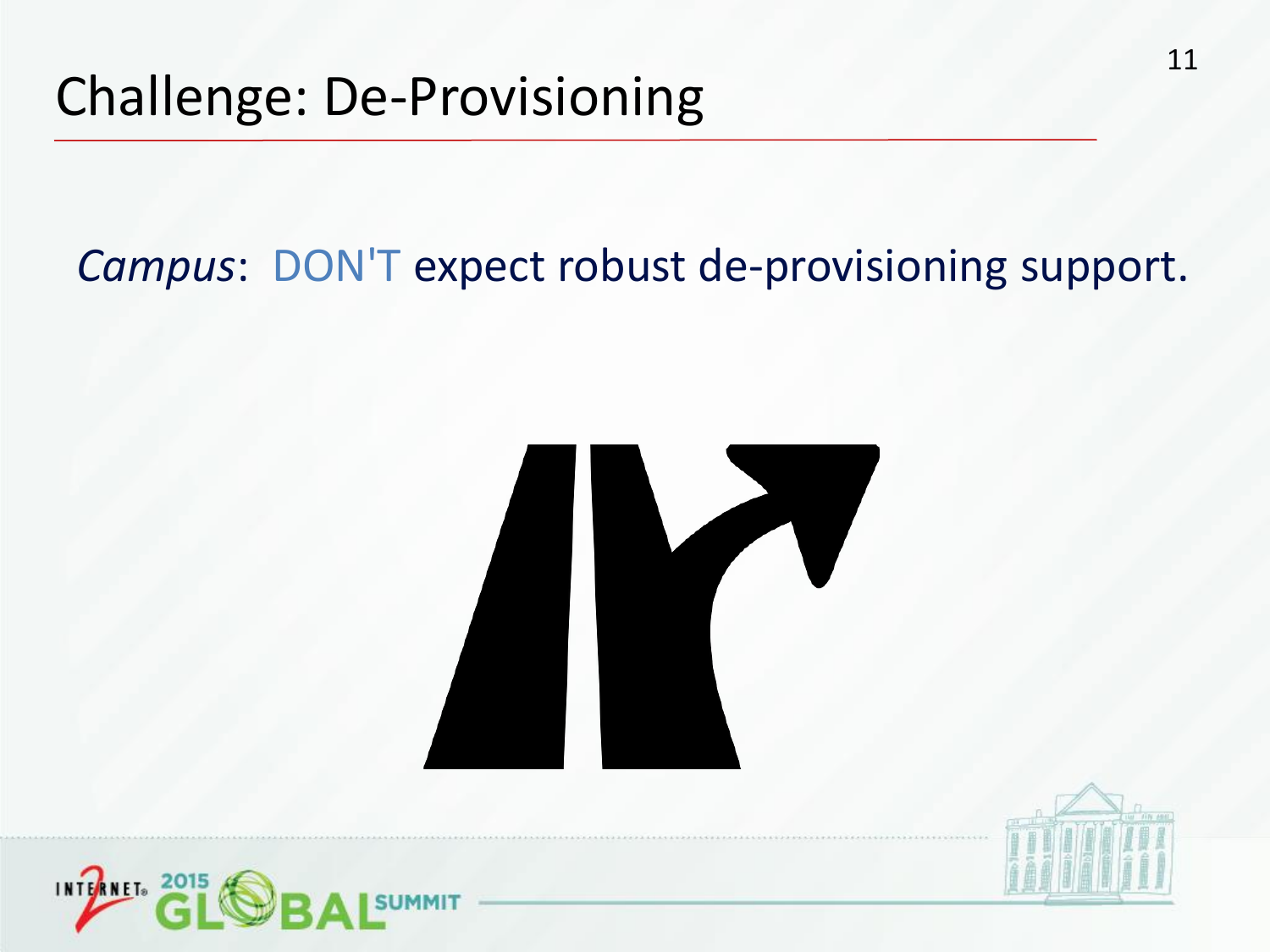## Challenge: Higher Education Environment



#### **Cloud Cookbook Section:** *Overview of Higher Education IDM Landscape*